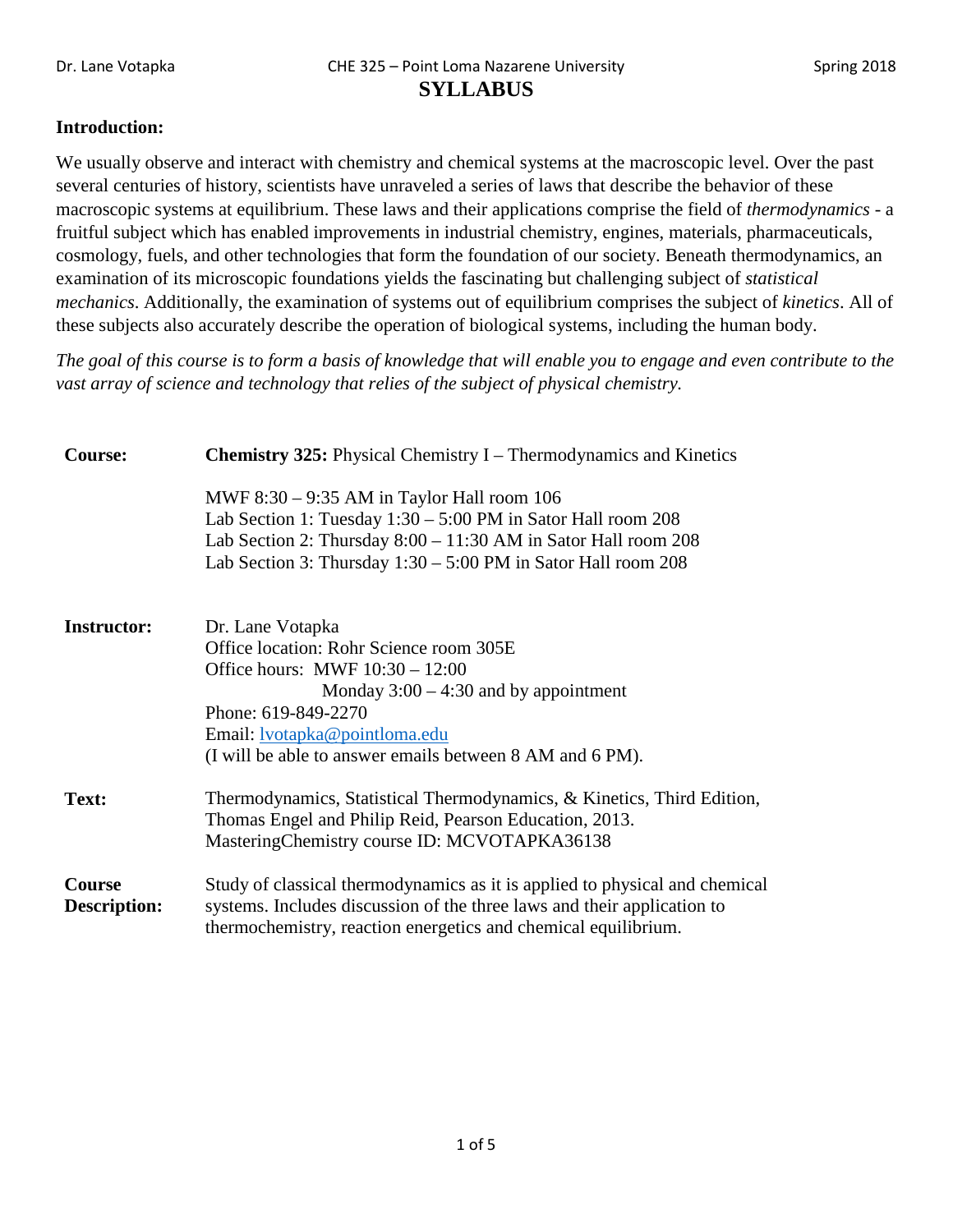## **Learning Outcomes:**

Dr. Lane Votapka **CHE 325 – Point Loma Nazarene University** Spring 2018

Upon completing this course you will:

- 1. Have improved your understanding of the laws of thermodynamics, as well as concepts including energy, enthalpy, entropy, and free energy. You will develop skills in the usage of these quantities to predict the outcomes of chemical reactions and processes.
- 2. Understand the microscopic explanations of the laws, physical quantities, and the behavior of chemical systems.
- 3. Be able to apply the macroscopic results of the laws and concepts in order to



construct simplifying models to solve physical and chemical problems. 4. Have acquired the necessary skills that will be useful for future work in science or science-related fields. These skills include: problem solving, the collection, analysis, and usage of data using computer software, and the articulation and presentation of experimental and theoretical results in written and oral form.

| Homework &<br><b>Quizzes:</b>                     | Homework will be essential to the learning process of this course's content;<br>therefore, problems sets will be assigned regularly. Each assignment will be<br>composed of two types of problems:<br>Work problems: each problem will be graded with a +, $\checkmark$ , -, or 0 and you<br>may collaborate with other students on these problems.<br>Quiz problems are mini take-home exams and you are all expected to do<br>them individually.<br>I am available to help with both types of problems.<br>All homework and quizzes must be turned in by the beginning of class on the<br>assigned due date. Usually homework and quizzes will be due every<br>Wednesday. |
|---------------------------------------------------|-----------------------------------------------------------------------------------------------------------------------------------------------------------------------------------------------------------------------------------------------------------------------------------------------------------------------------------------------------------------------------------------------------------------------------------------------------------------------------------------------------------------------------------------------------------------------------------------------------------------------------------------------------------------------------|
| <b>Lab Reports</b><br>and<br><b>Presentations</b> | There will be several experiments in total, one approximately every two weeks.<br>Right before starting the next experiment, you will need to submit a lab report,<br>make a presentation, conduct a "chalk talk", or another activity. More details<br>about these assignments will be described in the first few lab sessions or through<br>handouts, or both.                                                                                                                                                                                                                                                                                                            |
| <b>Participation:</b>                             | Discussions and collaboration with your fellow student "colleagues" will be very<br>helpful to facilitate everyone's understanding of physical chemistry. Small-<br>group activities and problem-solving will be conducted frequently in class. Your<br>participation score will be assigned based on engagement in in-class discussions.                                                                                                                                                                                                                                                                                                                                   |
|                                                   | To minimize distractions to both yourself and others, please don't use laptops or<br>phones in class. It would be nearly impossible to takes notes on physical<br>chemistry using a laptop anyways.                                                                                                                                                                                                                                                                                                                                                                                                                                                                         |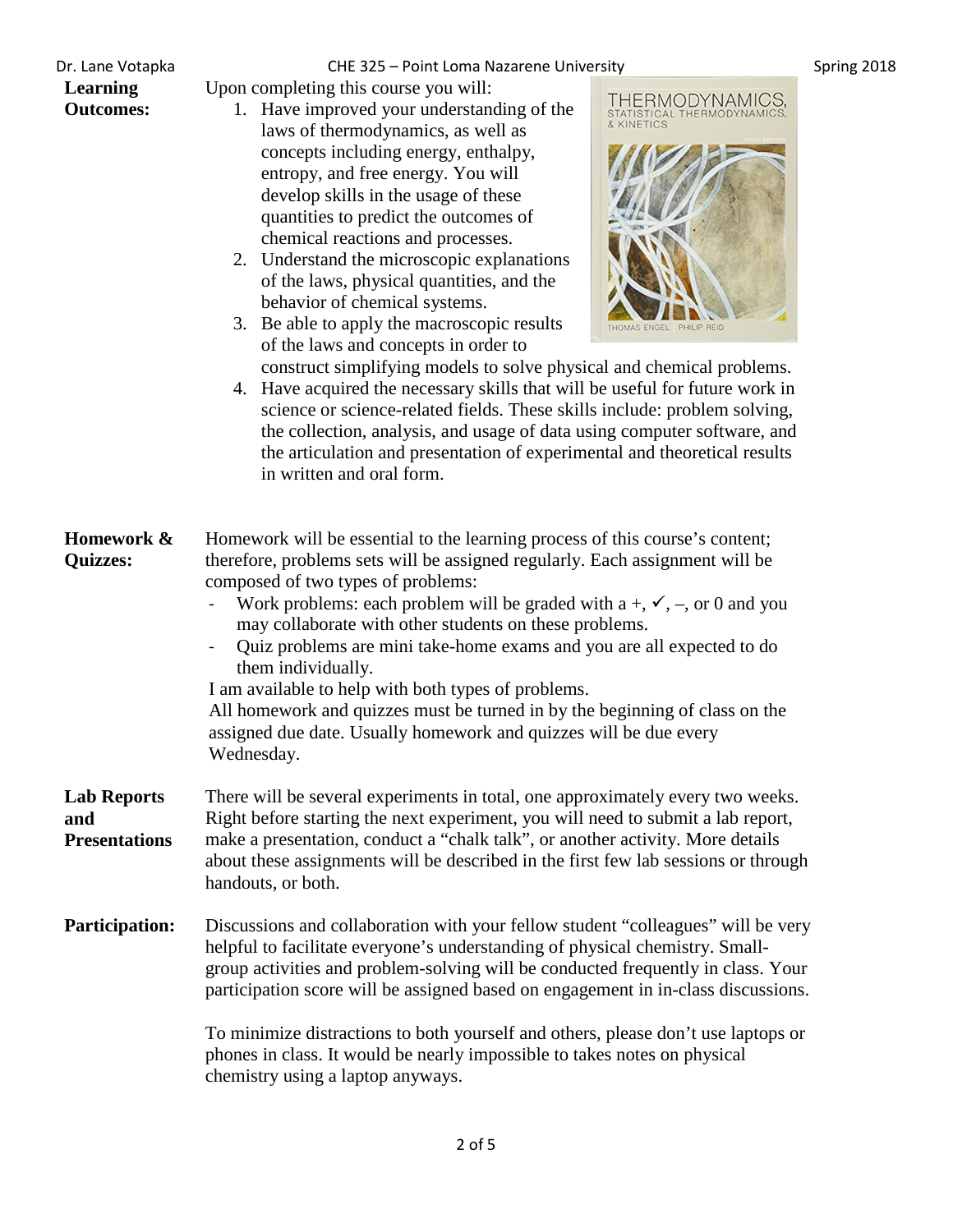Dr. Lane Votapka **CHE 325 – Point Loma Nazarene University** Spring 2018

Attendance: Regular and punctual attendance at all classes is considered essential to optimum academic achievement. If the student is absent from more than 10 percent of class meetings, the faculty member can file a written report which may result in de-enrollment. If the absences exceed 20 percent, the student may be de-enrolled without notice until the university drop date or, after that date, receive the appropriate grade for their work and participation. See [Academic Policies](http://catalog.pointloma.edu/content.php?catoid=18&navoid=1278) in the Undergraduate Academic Catalog.

> ADDITIONAL NOTE ABOUT LABS: The above paragraph is the official PLNU policy, but I think that the timing of this lab course can be a bit more flexible than usual. Everyone should plan to arrive at the beginning of the section time on the first day of an experiment for your fellow students' presentations and my instructions for how to conduct that week's experiment. After that, since equipment is scarce, we will have to take turns using equipment, and you are free to come and go if it isn't your turn to run the experiment. If you've already performed your experiment for that week, you don't have to come in, but I will try to accommodate you during that time to answer your questions or allow you to re-conduct your experiment if you desire to.

| <b>Grading:</b> | Mid-term exam 1 |     | 15%  |       |  |
|-----------------|-----------------|-----|------|-------|--|
|                 | Mid-term exam 2 |     |      | 15%   |  |
|                 | Final exam      |     | 20%  |       |  |
|                 | Homework        |     |      | 10%   |  |
|                 | Quizzes         |     |      | 10%   |  |
|                 | Labs            |     |      | 25%   |  |
|                 | Participation   |     |      | 5%    |  |
|                 | A               | 90% | C    | 70%   |  |
|                 | $A-$            | 88% | $C-$ | 68%   |  |
|                 | $B+$            | 86% | $D+$ | 66%   |  |
|                 | В               | 80% | D    | 60%   |  |
|                 | $B-$            | 78% | D-   | 58%   |  |
|                 | C+              | 76% | F    | < 58% |  |
|                 |                 |     |      |       |  |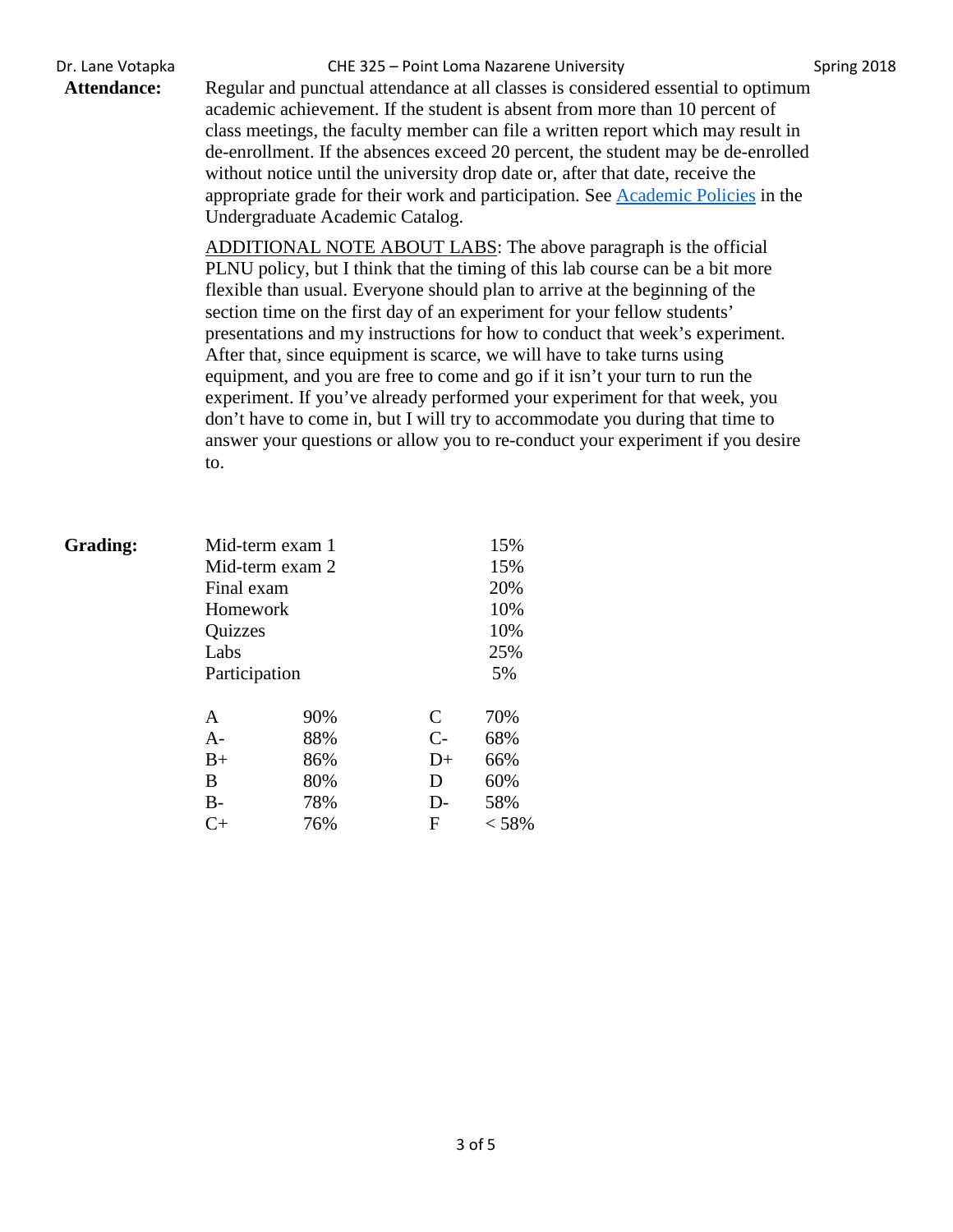| Dr. Lane Votapka                                        | CHE 325 - Point Loma Nazarene University                                                                                                                                                                                                                                                                                                                                                                                                                                                                                                                                                                                                                                                                                                                               | Spring 2018 |
|---------------------------------------------------------|------------------------------------------------------------------------------------------------------------------------------------------------------------------------------------------------------------------------------------------------------------------------------------------------------------------------------------------------------------------------------------------------------------------------------------------------------------------------------------------------------------------------------------------------------------------------------------------------------------------------------------------------------------------------------------------------------------------------------------------------------------------------|-------------|
| <b>PLNU Mission</b>                                     | To teach $\sim$ to shape $\sim$ to send                                                                                                                                                                                                                                                                                                                                                                                                                                                                                                                                                                                                                                                                                                                                |             |
|                                                         | Point Loma Nazarene University exists to provide higher education in a vital<br>Christian community where minds are engaged and challenged, character is<br>modeled and formed, and service is an expression of faith. Being of Wesleyan<br>heritage, we strive to be a learning community where grace is foundational, truth<br>is pursued, and holiness is a way of life.                                                                                                                                                                                                                                                                                                                                                                                            |             |
| <b>Final</b><br><b>Examination</b><br><b>Policy</b>     | Successful completion of this class requires taking the final examination on its<br>scheduled day. The final examination schedule is posted on the Class Schedules<br>site. No requests for early examinations or alternative days will be approved.                                                                                                                                                                                                                                                                                                                                                                                                                                                                                                                   |             |
| PLNU copyright<br>policy                                | Point Loma Nazarene University, as a non-profit educational institution, is<br>entitled by law to use materials protected by the US Copyright Act for classroom<br>education. Any use of those materials outside the class may violate the law.                                                                                                                                                                                                                                                                                                                                                                                                                                                                                                                        |             |
| <b>PLNU</b> Academic<br><b>Honesty Policy</b>           | Students should demonstrate academic honesty by doing original work and by<br>giving appropriate credit to the ideas of others. Academic dishonesty is the act of<br>presenting information, ideas, and/or concepts as one's own when in reality they<br>are the results of another person's creativity and effort. A faculty member who<br>believes a situation involving academic dishonesty has been detected may assign<br>a failing grade for that assignment or examination, or, depending on the<br>seriousness of the offense, for the course. Faculty should follow and students<br>may appeal using the procedure in the university Catalog. See Academic<br>Policies for definitions of kinds of academic dishonesty and for further policy<br>information. |             |
| <b>PLNU</b> Academic<br><b>Accommodations</b><br>policy | If you have a diagnosed disability, please contact PLNU's Disability Resource<br>Center (DRC) within the first two weeks of class to demonstrate need and to<br>register for accommodation by phone at 619-849-2486 or by e-mail at<br>DRC@pointloma.edu. See Disability Resource Center for additional<br>information.                                                                                                                                                                                                                                                                                                                                                                                                                                                |             |